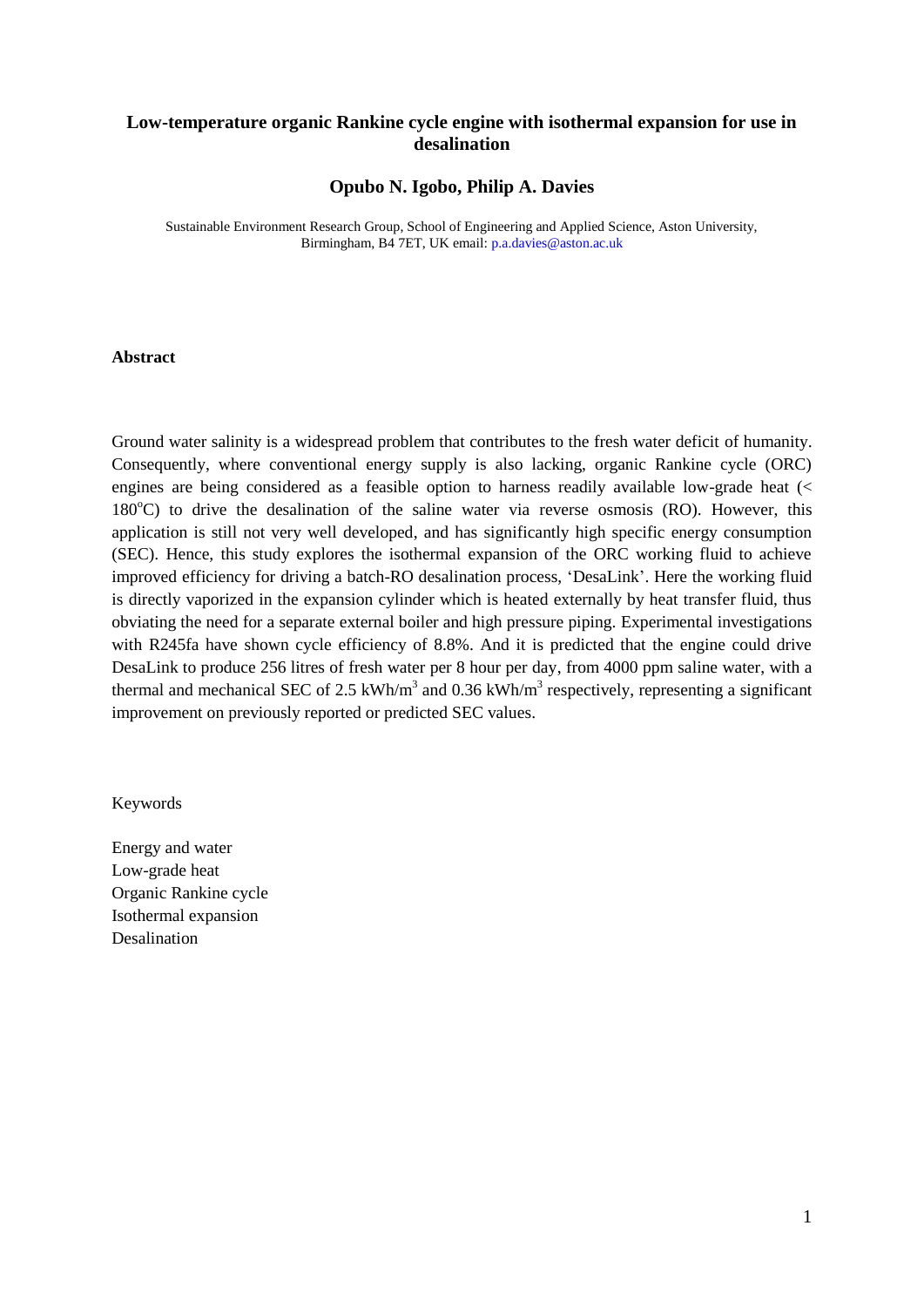## **1. Introduction**

About 768 million people in the world lack improved (safe) drinking water [1]. Groundwater salinity contributes to the fresh water shortfall, and also affects agricultural yields. It is a widespread problem, occurring in all the inhabited continents of the world, especially the arid and semi-arid regions [2]. Where the regions lack access to conventional energy supply (and the cost of connecting is prohibitive), sustainable and renewable energy sources (RES) such as solar, wind, geothermal, biomass, and waste heat recovery can be harvested to power desalination of the saline water.

Over the years, there have been a number studies on alternative energy (especially solar) driven desalination technologies [4]. Reverse osmosis (RO) technique is increasingly gaining popularity over thermal distillation, as it is considered more energy efficient, due to its relatively lower specific energy consumption (SEC) [5]. RO desalination is a mechanical separation technique which involves the application of pressure to saline water against a semipermeable membrane, such that water is forced through the membrane as permeate, leaving behind the salt particles as concentrate. For most of the installed solar RO desalination plants, the energy required to produce the pressure is generated from solar photovoltaic (PV) array [6,7] (whose electrical output is converted to mechanical energy); but cost and low efficiency of scale tend to be drawbacks of this technology.

Nevertheless, as reported in literatures, solar thermal power cycle – such as the organic Rankine cycle (ORC) – can also be used to produce the required mechanical work directly (without the electrical to mechanical energy conversion process associated with the solar PV method, thus avoiding the inherent losses associated with the conversion process). Manolakos et al. [8] reported an experimental ORC-RO desalination system that produced 2.55  $m<sup>3</sup>$  (per 9 hours) of fresh water from sea water, at a recovery ratio of 21%, and with a SEC of 2.3  $kWh/m<sup>3</sup>$  (8.28 kJ/litre) and thermal cycle efficiency of 1.17%; although a system efficiency of 7% was initially predicted in the design study [9]. Bruno et al [10] carried out a design study and presented ORC mechanical power requirement of 11.7 kW for a desalting capacity of 15 m<sup>3</sup> per 7 h day from 3000 ppm brackish water – thus implying a SEC of 0.78 kWh/m<sup>3</sup> (2.81 kJ/litre). Although these systems are not yet very well developed [11], they are particularly attractive when heat is available as a by-product from solar or other processes.

Ideally, in the desalination of groundwater, high recovery ratio would be preferred, so as to maximize fresh water output and minimize the volume of concentrated brine rejected, since the disposal could pose an environmental problem. However, high recovery ratio tends to require high energy inputs due to the increase in osmotic pressure as a result of the concentration increase with water removal at the RO module outlet. The conventional method of continuous flow operation suffers from this high energy requirement or otherwise low recovery ratio. But in contrast, in a batch operation, concentration is kept almost uniform through the system at each moment in time, thus minimizing the energy requirement due to concentration increase [4].

Davies [4] proposed a batch desalination system (DesaLink) in which a linkage mechanism with increasing mechanical advantage was proposed to utilize steam pressure to drive the desalination process in batches. The device was designed to yield high recovery of fresh water at low specific energy consumption. Qiu et al [12] developed a prototype of the DesaLink driven by compressed air instead of steam. Preliminary experiments with the DesaLink showed recovery ratio of 70%. The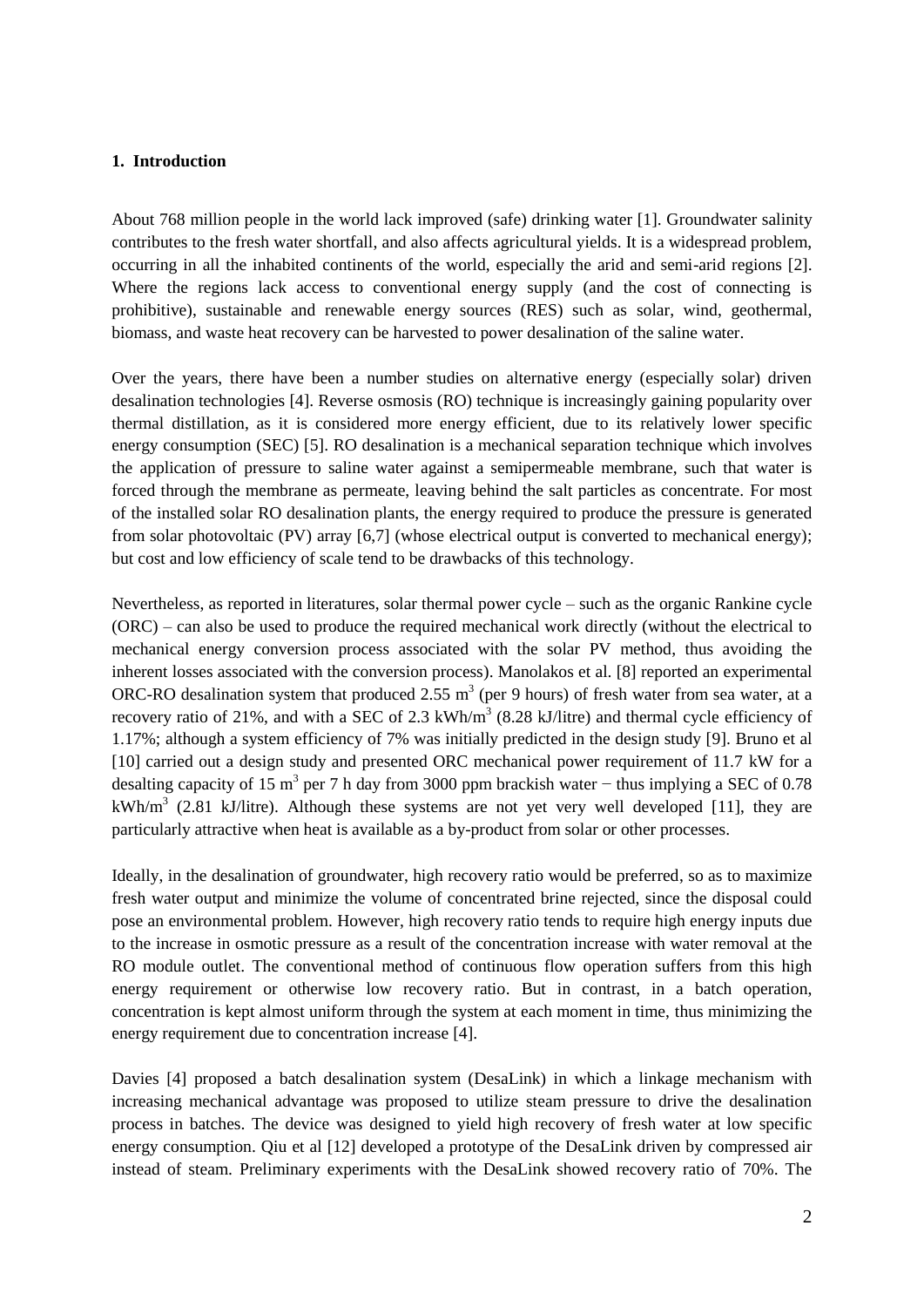system required a starting driving force of 28 kN for a 200 mm bore power cylinder and a cycle time of about 4 minutes. Igobo and Davies [13] reported a water/steam Rankine cycle power cylinder with isothermal expansion operated at cylinder wall temperature of 240°C; the study indicated output force of up to 13 kN for 100 mm bore cylinder, and it was concluded that the isothermal Rankine cycle engine can be easily scaled-up to drive DesaLink. The isothermal expansion was preferred over the conventional adiabatic (isentropic) expansion for higher thermal efficiency.

However, when the temperature level of the available heat source is not sufficient for the steam cycle, organic working fluid becomes an alternative. Thus, this paper aims to assess the potential performance of the isothermal ORC engine when employed to drive the DesaLink for low temperature  $\langle 120^{\circ}$ C) heat sources. To achieve this, the performance of the engine will be modelled and various working fluids will be analysed to select the potential fluid(s); experimental work with a potential fluid will be carried out to ascertain its real performance. And finally the integration of the isothermal ORC to DesaLink will be investigated.

# **2. Description of the reciprocating heat engine**

Figure 1 depicts the schematics of the isothermal reciprocating engine. The processes that occur within one cycle of operation in the cylinder, C, are as follows:

- $\bullet$  Injection (C1-C2): During the injection process, the intake valve opens, and the metering pump injects a volume (with mass  $m$ ) of pressurized working fluid into the cylinder.
- Vaporization (C2-C3): The liquid is heated and vaporized by the hot cylinder wall to become dry saturated vapour, with pressure  $P_{C3}$ . In this process, the vapour performs some work, since the volume of the vapour is greater than that of the liquid.
- Expansion (C3-C4): The vapour expands and performs further work against the piston. Due to continuous heat transfer from the cylinder wall, the vapour is superheated, as the expansion proceeds isothermally to pressure  $P_{C4}$  at the end of stroke.
- Blow down (C4-C5): At the end of stroke, the exhaust valve is opened and some of the vapour blows down (through a regenerator, if employed) into the condenser and the vapour's pressure  $(P_{C4})$  is reduced to the condenser Pressure  $(P_{C5})$ .
- Exhaust (C5-C1): On the return stroke, the piston displaces the remaining vapour through the regenerator (if employed) into the condenser, until piston gets back to the cylinder head, and then the valve is closed in preparation for the next cycle.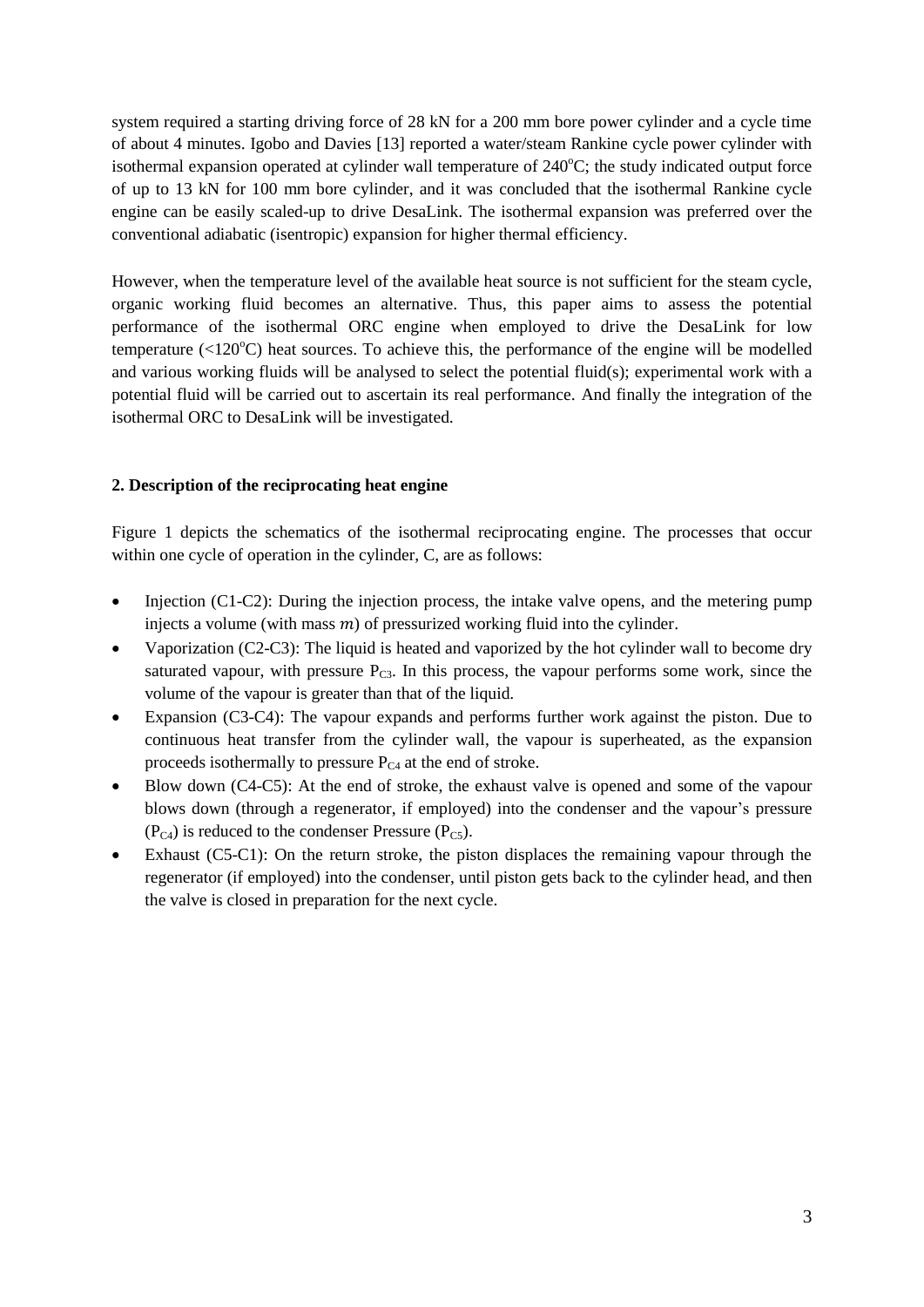

Fig. 1 (a) the system schematic (b) T-s diagram showing states in the system at different positions in the system  $A - E$  and times  $C1 - C5$  (c) P-V diagram showing states in the cylinder (position C) at different moments in time during the cycle  $(1 – 5)$ 

### 2.1 System analysis

The working process of the systems within one cycle of operation could be modelled with a set of appropriate non-flow analysis. However, it can be assumed that the mass of fluid in the regenerator and condenser is much larger than in the cylinder, therefore the flows and pressure in the condenser are effectively steady over time; thus flow analysis can be approximated here. The analysis is carried on the basis of mass 'm' of working fluid corresponding to one cycle of the engine.

The work input by the pump in injecting the working fluid into the cylinder entails the work required to pressurize the liquid. Thus the pump work can be obtained as:

$$
W_{AB} = m v_{fl} (P_h - P_l) \tag{1}
$$

Where,  $P_h$  and  $P_l$  are the upper and lower pressures of the cycle corresponding to saturation temperatures  $T_h$  and  $T_l$  respectively; while  $v_{fl}$  is the specific volume of the saturated liquid at  $P_l$ .

The heat input required to heat and vaporize the fluid is given by:

$$
Q_{BC3} = m[C_{pf} (T_h - T_l) + T_h(s_{C3} - s_{C2})] \approx m(h_{C3} - h_B)
$$
 (2)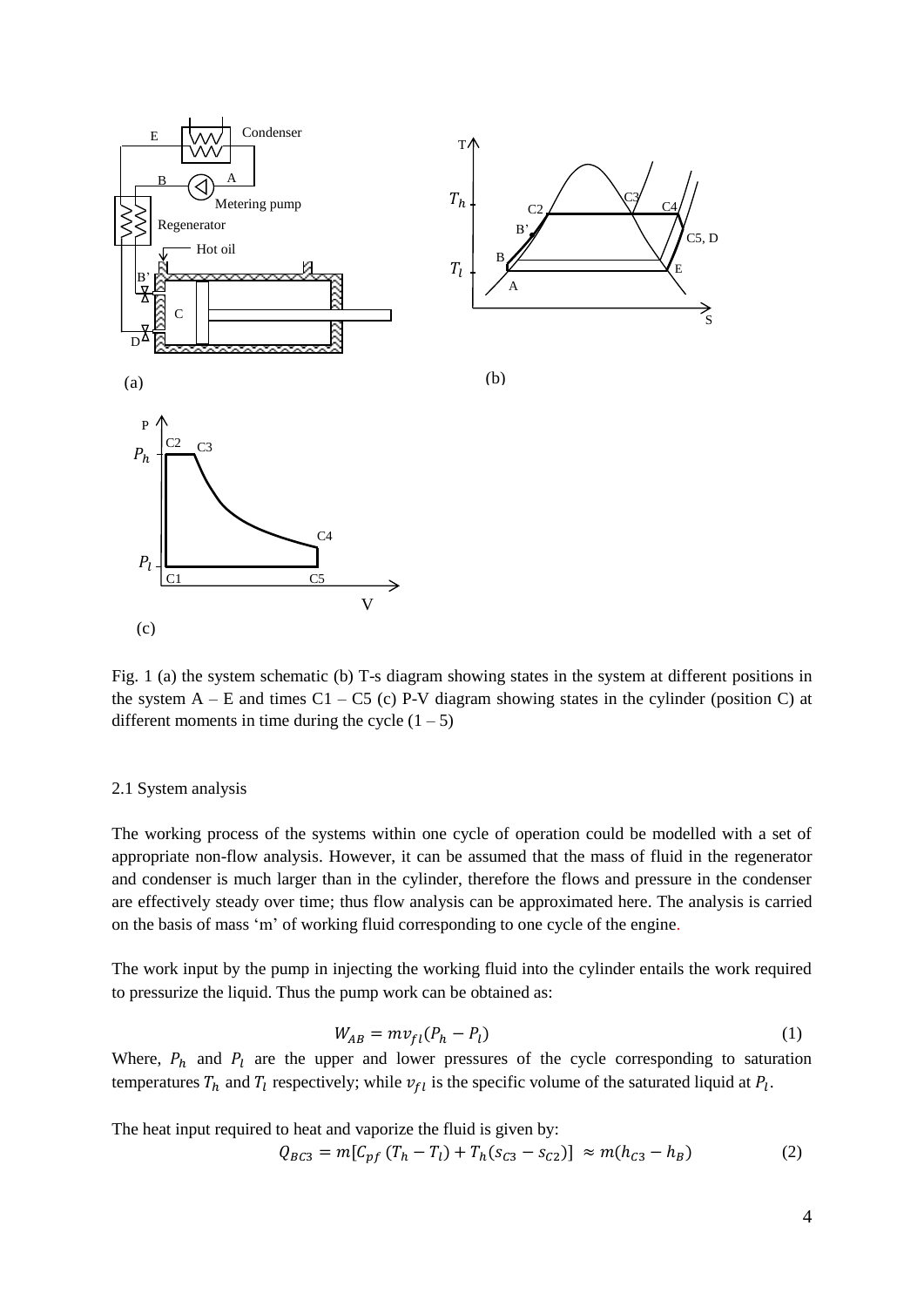The work output during the vaporization phase can be given as:

$$
W_{C23} = mP_h(v_g - v_f) \tag{3}
$$

The heat input required to achieve isothermal expansion of the superheated vapour can be given as:

$$
Q_{C34} = m T_h (s_{C4} - s_{C3})
$$
\n(4)

And the expansion work output can be given as:

$$
W_{C34} = Q_{C34} - m(u_{C4} - u_{C3})
$$
\n<sup>(5)</sup>

The work input during the return stroke to exhaust the vapour can be given as:

$$
W_{C51} = P_l (V_{C5} - V_{C1})
$$
\n<sup>(6)</sup>

The net work output is:

$$
W_{net} = W_{C23} + W_{C34} - W_{C51} - W_{AB}
$$
 (7)

Thermal efficiency can thus be given as:

$$
\eta_{th} = \frac{W_{net}}{Q_{in}} = \frac{W_{C23} + W_{C34} - W_{C51} - W_{AB}}{(Q_{BC3} + Q_{C34})}
$$

If a regenerator is utilized to preheat the liquid before injection, then the heat saved can be given as:

$$
Q_{DE} = m[C_{pg} (T_h - T_l)] \approx m[h_D - h_E]
$$
\n(9)

And the improved thermal efficiency becomes:

$$
\eta_{th} = \frac{W_{C23} + W_{C34} - W_{C51} - W_{AB}}{(Q_{BC3} + Q_{C34} - Q_{DE})}
$$

#### 2.2. Practical performance

For real engines, the expansion process of the working fluid may not absorb sufficient heat to maintain isothermal expansion. The extent of isothermal behaviour achieved can be termed isothermality,  $\gamma$ , defined as the ratio of the actual work to the isothermal work [14],

$$
\gamma = W_{ac}/W_{iso} \tag{11}
$$

Also in order to account for friction losses (that inevitably exists between piston and cylinder walls) and other thermodynamic losses, the efficiency terms: engine efficiency,  $\eta_{en}$ , and pump efficiency,  $\eta_{\nu\mu}$ , can be taken into consideration. As such, the realistic net work of the cycle becomes:

$$
W_{net} = \eta_{en} [W_{C23} + \gamma W_{C34} - W_{C51}] - W_{AB}/\eta_{pu}
$$
\n(12)

Similarly, the realistic heat saved by the regenerator to preheat the feed liquid can be expressed in terms of the regenerator effectiveness,  $\eta_{re}$ , to account for thermodynamic losses.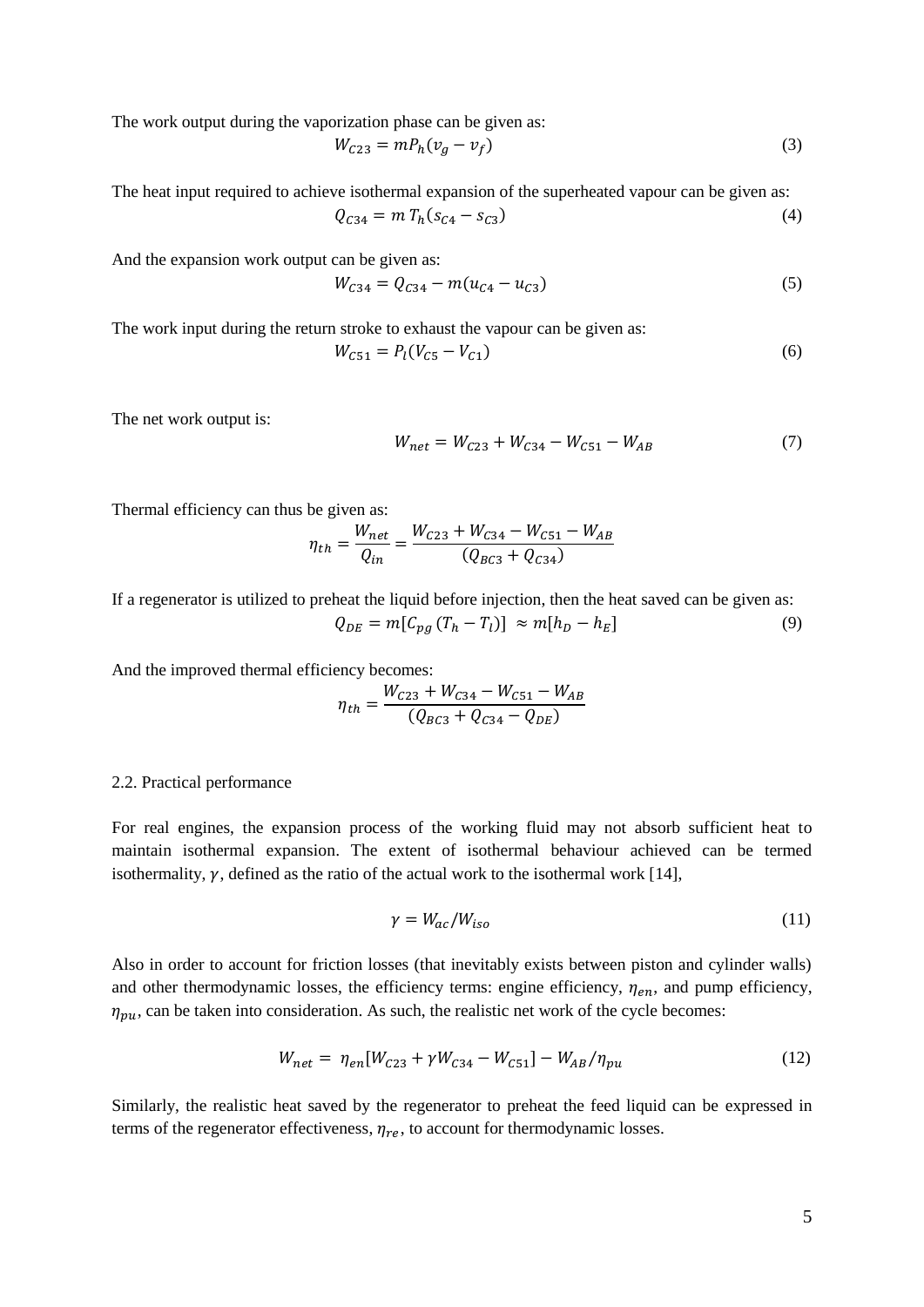Therefore, the realistic efficiency becomes:

$$
\eta_{th} = \frac{\eta_{en}[W_{C23} + \gamma W_{C34} - W_{C51}] - W_{AB}/\eta_{pu}}{(Q_{BC3} + Q_{C34} - \eta_{re}Q_{DE})}
$$

#### 2.3. Effect of dead volume on engine performance

With the aid of the pressure-specific volume  $(P-\nu)$  diagram in fig. 2, the operating maximum pressure achievable in the cylinder can be illustrated to depend on volume/mass of injected liquid,  $m$ , cylinder wall temperature,  $T_w$ , and cylinder dead volume  $V_d$ .



Fig. 2 P- $\nu$  diagram showing the effect of dead volume

Ideally, the maximum pressure achievable corresponds to the saturation pressure at the wall temperature  $(P_{max} = f(T_w))$ . And since the specific work transfer during the vaporization phase is given by  $P_{max}(v_g - v_f)$ , it can be seen that for a given desired max pressure, to completely extract this work, the specific dead volume  $v_d$  (ratio of the dead volume to mass of injected fluid) of the cylinder should be as little as the specific volume of the liquid  $v_f$  at the desired pressure. This implies that the dead volume should be equal to the volume of injected liquid. In reality, this may not be the case. If the dead volume is slightly greater than the liquid volume,  $v_f < v_d < v_g$ , the max pressure will still be maintained, but the vaporization work will be reduced to  $P_{max}( v_g - v_d)$ . If the dead volume is as large as the volume of the dry vapour,  $v_d = v_a$ , the fluid will be in the dry saturated vapour state, at the same max pressure, but no vaporization work can be extracted. Conversely, if  $v_d > v_q$ , the fluid will be in a saturated vapour state at a relatively lower pressure; and the pressure will no longer depend on  $T_w$ , but rather on the specific dead volume  $(ie, P = f(v_d))$ . In this case, no vaporization work is realized, and the achievable expansion work is relatively low since the pressure is reduced.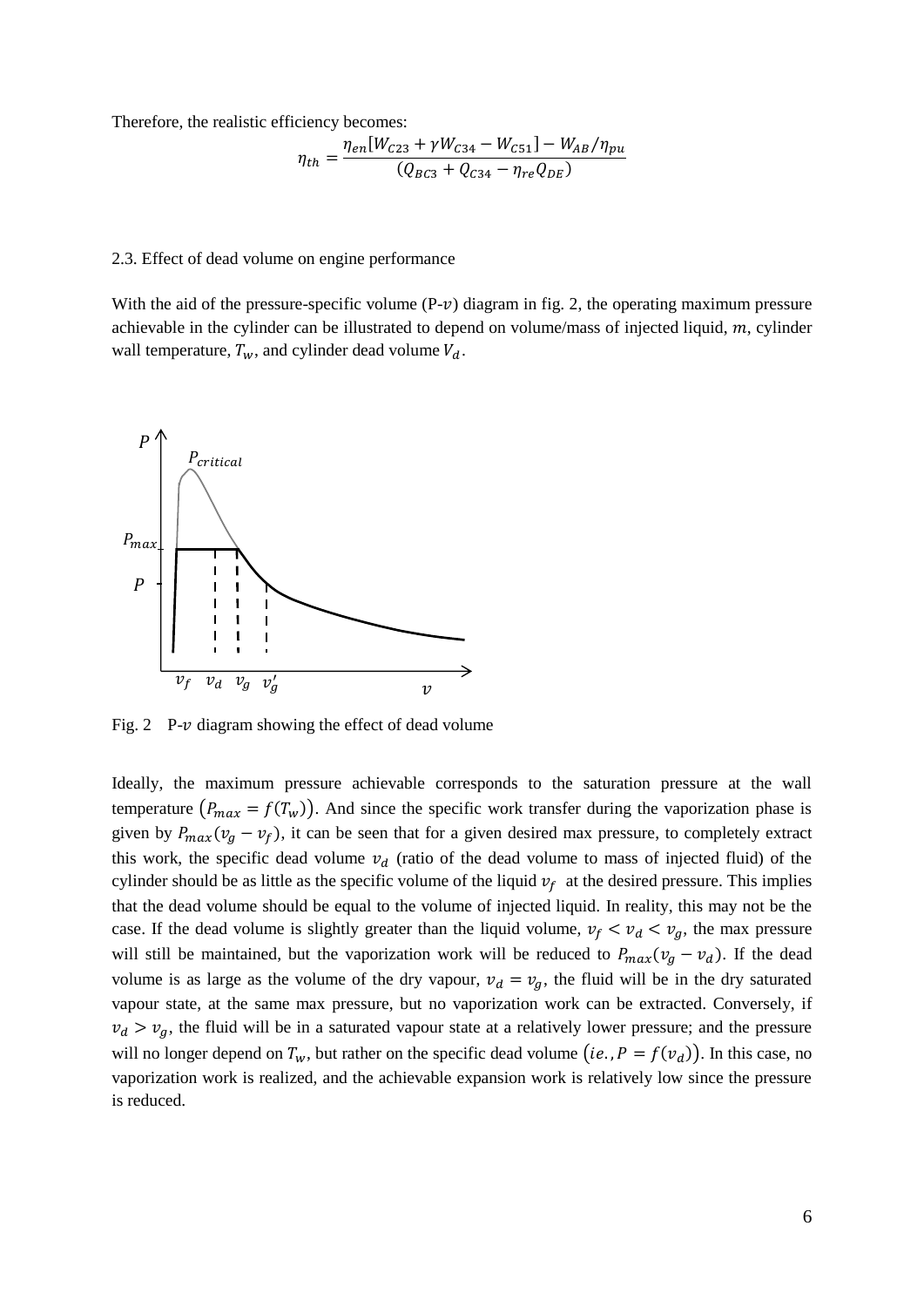#### **3. Organic working fluid comparison**

The selection of working fluid for RC is strongly correlated to the choice of the heat source, as the efficiency of the RC varies considerably with the thermodynamic properties of the working fluid employed [15]. Hence, in order to compare a reasonable number of working fluids, a pre-screening is carried out based on the two main thermodynamic parameters i.e. the evaporating and condensing temperature and pressure (depending on the available heat source and heat sink). The maximum evaporating temperature,  $T_{Evap}$ , is limited to 150°C, while the minimum,  $T_{Cond}$  is 30°C. But if necessary, the minimum  $T_{Cond}$  is raised to correspond to a minimum vapour pressure slightly above atmospheric pressure 1 bar (the permissible minimum pressure desired to avoid air infiltration issues).

With aid of the models outlined in section 2, analysis of the working fluids is carried out using Engineering Equation Solver (EES) [16]. The thermodynamic properties of the working fluids are computed directly in EES, using the built-in property functions. Given that a regenerator is employed, the regenerator effectiveness  $\varepsilon_r$  is assumed to be 0.8; the pump and engine efficiencies are also both taken to be 0.8.



Fig. 3 Variation of efficiency with temperature for different working fluids

Sixteen working fluids were considered, and the variation of the thermal efficiency with evaporating temperature for the different working fluids is shown in fig. 3. Generally, the efficiency increases sharply with temperature, but the increase diminishes as the temperature approaches the critical temperature of the fluid. As can be seen from the figure, most of the fluids show very similar efficiencies at lower temperatures (below  $70^{\circ}$ C). A comparison of the fluids parameters and performance at a reference evaporating temperature of  $100^{\circ}$ C is given in Table 1. The maximum efficiency limit for the temperatures – Carnot efficiency,  $\eta_{\text{cnt}}$ , – is included for comparison.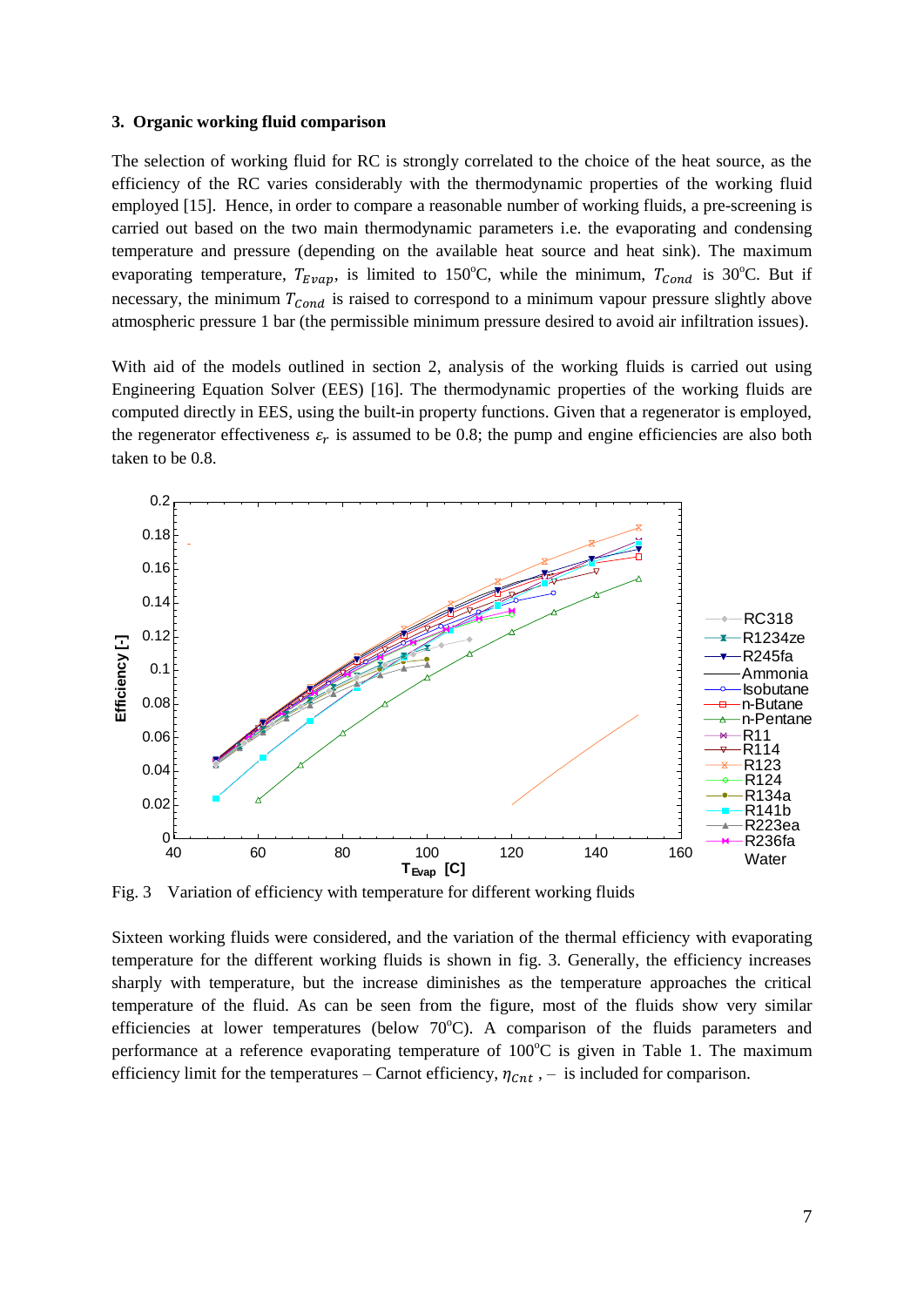| Comparison or working matus parameters and performance for isotherman Orte<br>Substance | $T_{\mathit{Crit}}$<br>[°C] | $\rho$<br>[kg/ $m^3$ ] | $\boldsymbol{k}$<br>[W/m.K] | $T_{Cond}$<br>[°C] | $T_{Evap}$<br>$[^{\circ}\mathrm{C}]$ | $P_{Cond}$<br>[bar] | $P_{Evap}$<br>[bar] | E<br>[ $kJ/m^3$ ] | $\eta_{\mathcal{C}nt}$<br>[%] | $\eta_{th}$<br>[%] | $\mathbf V$<br>$[10^{-6}m^3]$ |
|-----------------------------------------------------------------------------------------|-----------------------------|------------------------|-----------------------------|--------------------|--------------------------------------|---------------------|---------------------|-------------------|-------------------------------|--------------------|-------------------------------|
| R11                                                                                     | 198                         | 7.915                  | 0.0146                      | 40                 | 100                                  | 1.73                | 8.17                | 249               | 16.09                         | 11.69              | 22.08                         |
| R114                                                                                    | 145.7                       | 14.33                  | 0.0153                      | 30                 | 100                                  | 2.5                 | 14.06               | 372               | 18.77                         | 12.46              | 26.7                          |
| R123                                                                                    | 183.7                       | 5.53                   | 0.0142                      | 30                 | 100                                  | 1.1                 | 7.87                | 200               | 18.77                         | 13.23              | 19.08                         |
| R124                                                                                    | 122.3                       | 20.74                  | 0.0175                      | 30                 | 100                                  | 4.46                | 23.77               | 593               | 18.77                         | 11.96              | 26.15                         |
| R <sub>245fa</sub>                                                                      | 154                         | 7.87                   | 0.0199                      | 30                 | 100                                  | 1.77                | 12.69               | 310               | 18.77                         | 12.9               | 19.16                         |
| R134a                                                                                   | 101                         | 27.29                  | 0.0194                      | 30                 | 100                                  | 7.71                | 39.75               | 854               | 18.77                         | 10.64              | 26.92                         |
| R <sub>227ea</sub>                                                                      | 102.8                       | 30.91                  | n.a                         | 30                 | 100                                  | 5.27                | 28.27               | 606               | 18.77                         | 10.34              | 37.78                         |
| R <sub>236fa</sub>                                                                      | 124.9                       | 16.45                  | 0.0225                      | 30                 | 100                                  | 3.2                 | 19.36               | 470               | 18.77                         | 12.01              | 26.1                          |
| R1234ze                                                                                 | 109.4                       | 22.76                  | 0.0128                      | 30                 | 100                                  | 5.80                | 30.27               | 709               | 18.77                         | 11.33              | 28.04                         |
| nPentane                                                                                | 196.5                       | 3.855                  | 0.0221                      | 50                 | 100                                  | 1.6                 | 5.9                 | 194               | 13.41                         | 9.58               | 33.42                         |
| nButane                                                                                 | 152                         | 5.542                  | 0.0250                      | 30                 | 100                                  | 2.84                | 15.26               | 413               | 18.77                         | 12.75              | 23.7                          |
| Iso-Butane                                                                              | 134.7                       | 7.994                  | 0.0257                      | 30                 | 100                                  | 4.05                | 19.84               | 528               | 18.77                         | 12.25              | 27.88                         |
| <b>HFE7000</b>                                                                          | 164.6                       | 7.96                   | $\rm n.a$                   | 40                 | 100                                  | 1.20                | 6.62                | 186               | 16.09                         | 11.15              | 31.2                          |
| R141b                                                                                   | 204.2                       | 5.14                   | 0.0141                      | 40                 | 100                                  | 1.33                | 6.77                | 202               | 16.09                         | 11.61              | 21.01                         |
| Water                                                                                   | 374                         | 0.743                  | 0.029                       | 110                | 150                                  | 1.43                | 4.76                | 169               | 9.46                          | 7.37               | 4.61                          |
| <b>RC318</b>                                                                            | 115.2                       | 24.85                  | 0.0175                      | 30                 | 100                                  | 3.66                | 20.54               | 489               | 18.77                         | 11.24              | 34.4                          |
| Ammonia                                                                                 | 132.3                       | 6.77                   | 0.0345                      | 30                 | 100                                  | 11.67               | 62.57               | 1612              | 18.77                         | 13.03              | 7.06                          |

Table 1 Comparison of working fluids parameters and performance for isothermal ORC

 $\rho$  and  $k$  are the density and thermal conductivity of the vapour at the end of expansion; E – Energy density – the amount of work output that can be obtained from a unit swept volume of engine size; V – liquid volume required for 1kJ of work output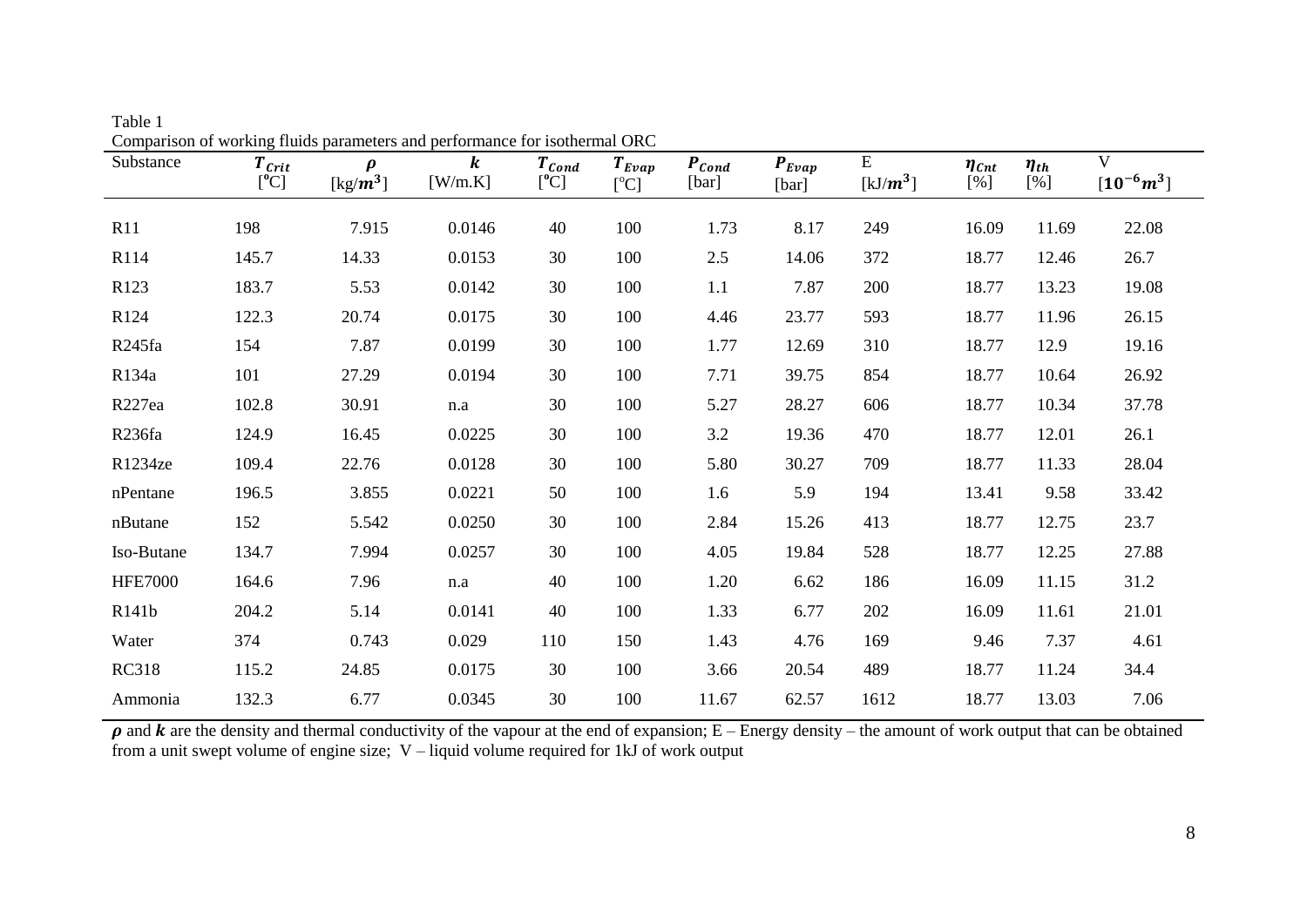The table indicates that R123 is the most efficient, followed by: ammonia, R245fa, n-Butane, R114, isobutane and R236fa, which all have good efficiencies of >12%. Amongst these fluids, R236fa, R114, and isobutane have high vapour densities and thermal conductivities, and as such have better potential to absorb heat during expansion. On the other hand, in terms of engine size, high saturation pressures result to higher energy density and smaller engine swept volumes. As such, ammonia and R134a (both having the highest operating pressures) exhibit the largest energy density and thus would require the smallest engine volume for a given amount of work output. Although, the small engine volume is desirable, excessive high operating pressures may exceed material or safety limits. R245fa, R114, n-Butane, R236fa and isobutane have modest pressures and show more than 1.5 times better energy density than R123. Conversely, besides water and ammonia, R123 and R245fa show relatively better pump size – with regards the volume of liquid required to deliver a kJ of work.

However, it should be noted that some substance contribute to global warming (GWP) and ozone layer depletion (ODP), owing to these negative effects on the environment, less harmful substances are preferred. R11and R114 (chlorofluorocarbons – CFCs) have high ODP and GWP and have already been banned under the Montreal protocol. R123 and R124 (hydrochlorofluorocarbons – HCFCs) are in commercial use at present but has already been scheduled for phase out, while no phase out date is set for R245fa, R236fa, (hydrofluorocarbons – HFCs). Water, ammonia and the alkanes are environmentally friendly; however, alkanes are flammable and as such poses safety concerns. On the other hand, ammonia and R123 are toxic, while R245fa and R236fa are nonflammable and non-toxic.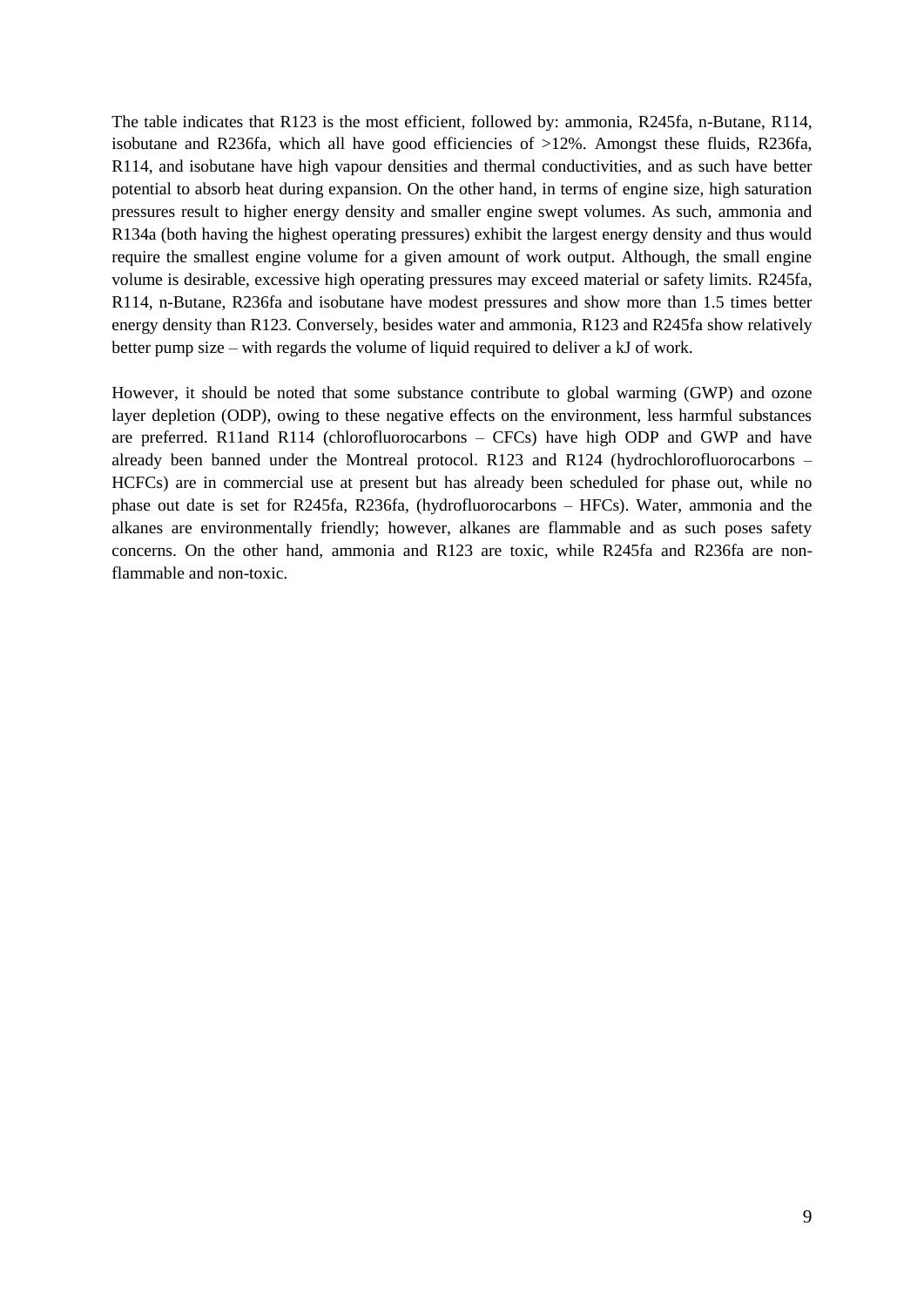# **4. Experiment**

Using R245fa as the working fluid, an experiment was carried out to assess the piston output force, the work output and thermal efficiency in relation to the quantity of injected liquid, in comparison to the ideal cycle.

# 4.1. Test description

The test engine (comprising the power cylinder, pump, condenser and the relevant accessories) was assembled as a closed cycle on aluminium strut profile as shown in fig. 4. The power cylinder was adapted from a commercial pneumatic cylinder (SMC95); the standard cylinder base was replaced with a bespoke aluminium base fitted with an injection nozzle, a pair of cartridge heaters, thermocouple (K type, accuracy  $\pm$  2.5°C), and insulation pad. The electric heaters were employed to simulate solar or other thermal source, and the engine wall temperature was controlled with the aid of a PID temperature controller (XMT7100).

The condenser unit was fabricated as water cooled counter-flow helical coiled copper tube in flanged aluminium tube housing, fitted with a thermocouple and pressure gauge (accuracy class 2.5); and a liquid receiver affixed at the condenser exit. The cooling system was implemented by means of a 120mm fan radiator (GTS120-LITE) and a 4 litre/min circulating pump.

The working fluid pump was assembled from a double acting 25mm bore cylinder (SMC-C85) configured as a metering piston pump by means of two reversed non-return valves connected at the outlet port. This configuration employed standard parts to minimize build time and development cost. The choice of the piston pump enabled metering of very small volume of liquid  $\langle$  <20 mL), which could be driven pneumatically.

Before the experimentation, the complete assembled system was pressure tested with compressed air to check for leakages; and then evacuated (using a vacuum pump) to remove air and moisture. After which the unit was charged with the R245fa fluid to the required condenser pressure. The system parameters and operating conditions are listed in table 2.

| Table 2               |                     |
|-----------------------|---------------------|
| System parameters     |                     |
| Parameter             | Value               |
| <b>Cylinder Bore</b>  | $100$ mm            |
| <b>Piston Stroke</b>  | $100 \text{ mm}$    |
| Wall temperature      | $90^{\circ}$ C      |
| Heating power         | 300 W               |
| Condenser temperature | $30^{\circ}$ C      |
| Condenser pressure    | 1.78 <sub>bar</sub> |
| Engine speed          | $<$ 200 mm/min      |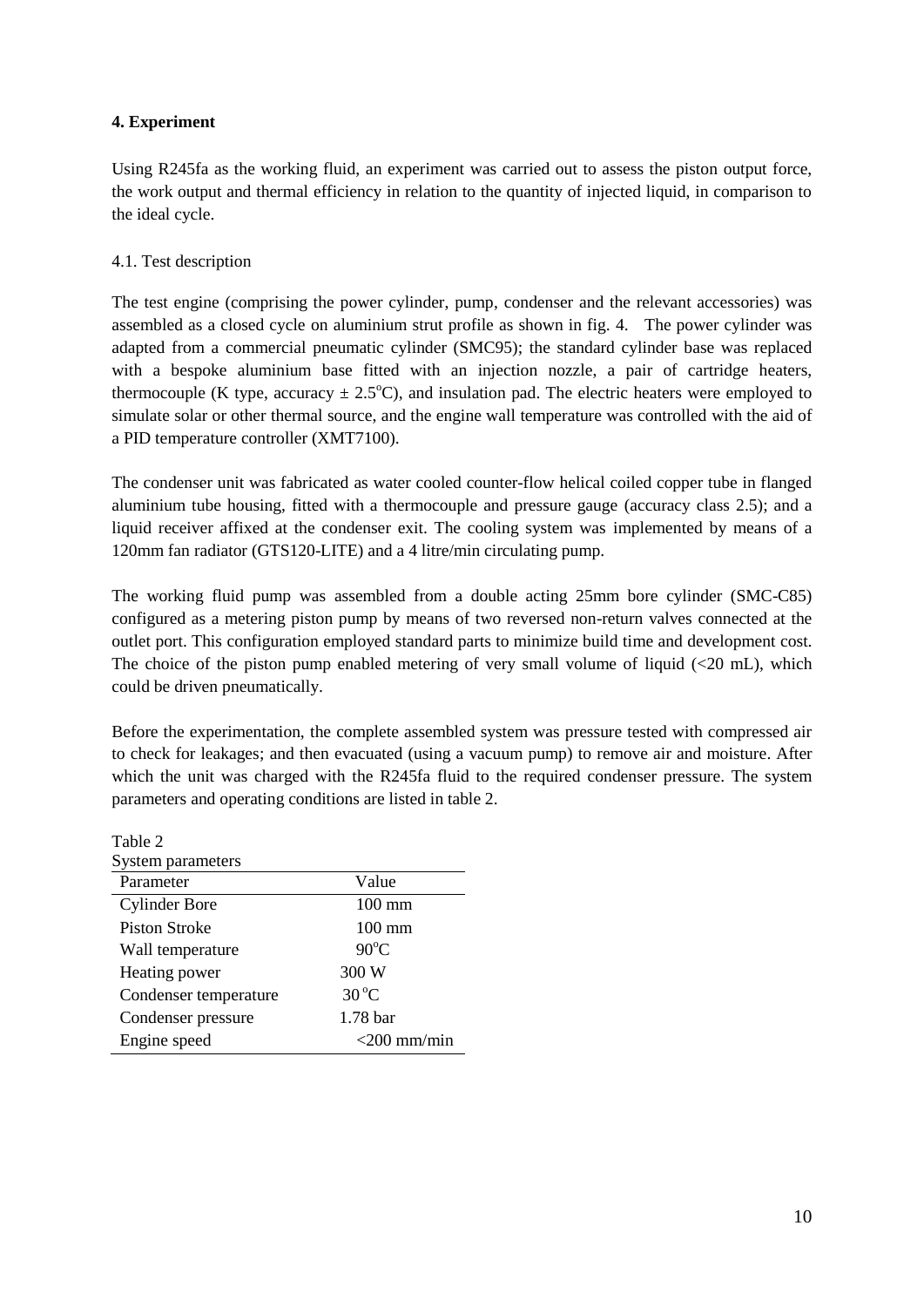

Fig. 4 the test engine for the isothermal ORC



Fig. 5 Schematics of experimental set-up

Fig. 5 shows schematically the experimental set-up. The Instron machine (material testing machine, Instron® 5500R) was employed to simulate a variable load with a controlled expansion speed. On operation, the metering pump injected the required volume of liquid into the heated cylinder. The resulting vapour expanded and pushed the piston against the load beam (incorporating a load cell) of the Instron machine; the resulting force (which is a measure of the vapour pressure) and piston displacement were recorded in the computer as the load beam retreated. Values of the force, pressure, and piston displacement were collected at various operating parameters, for analysis.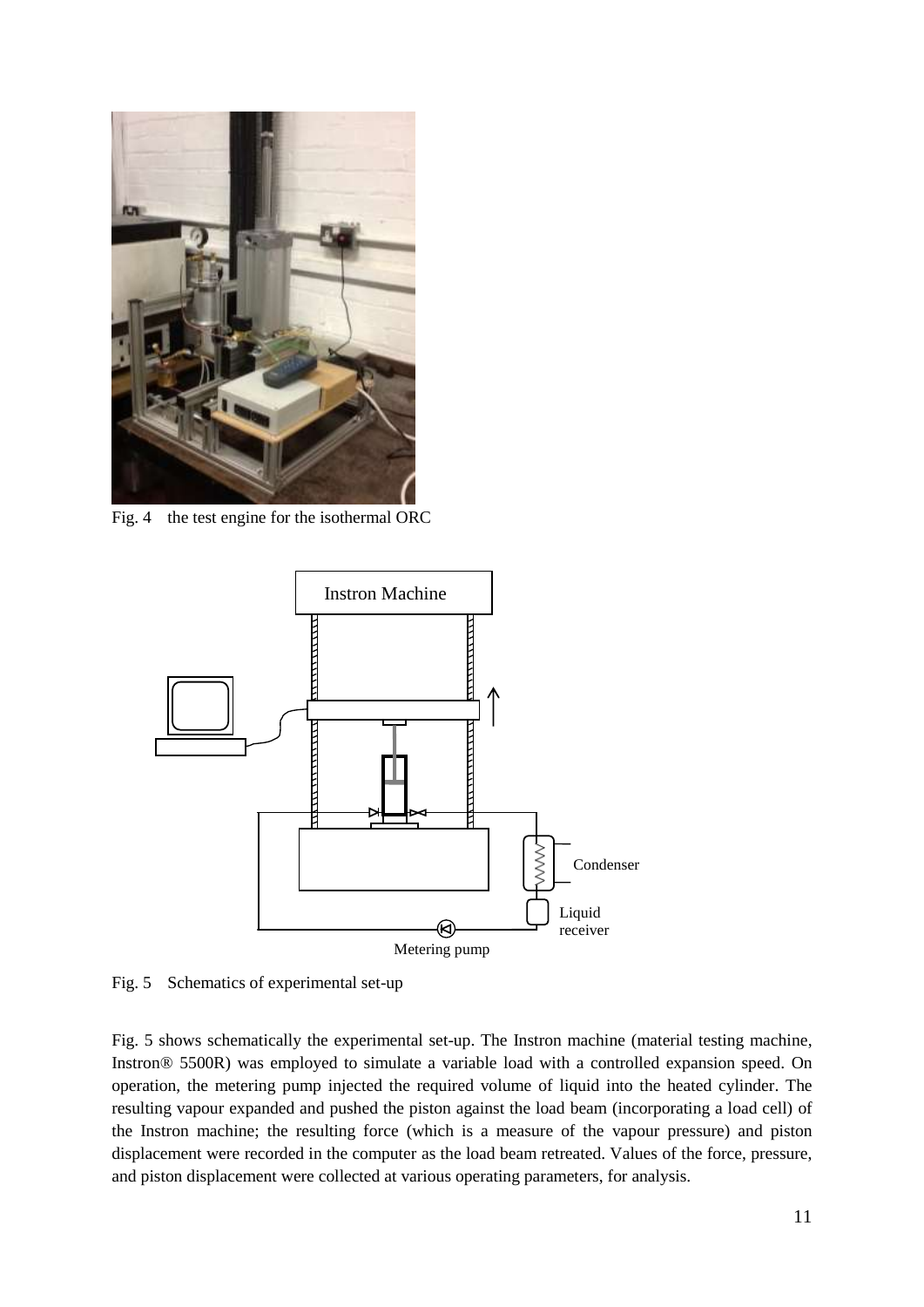#### 4.2. Results

The results were taken, after heating the cylinder and making some runs to allow the system temperature to stabilize. The achieved p-V diagram (for 9.5 mL injected liquid and 50 mm/min piston speed) is shown in fig. 6. The vaporization phase is clearly shown as the plateau on the curve – evaporation pressure of 7.2 bar and a corresponding saturation temperature of  $76.3^{\circ}$ C. The pressure corresponds to the difference between the pump's driving pneumatic pressure (9 bar) and the liquid pressure (2 bar) from the condenser. The extent of isothermal expansion achieved is shown in fig. 7, for different piston speeds. On close inspection, it can be seen that the isothermality tends to slightly decrease with increase in speed. Nonetheless, isothermality of about 1 was achieved, i.e., the achieved expansion work equalled the expected isothermal work; thus implying that isothermal expansion was fully achieved.



Fig. 6 Experimental P-V diagram



Fig. 7 Variation of isothermality with piston speed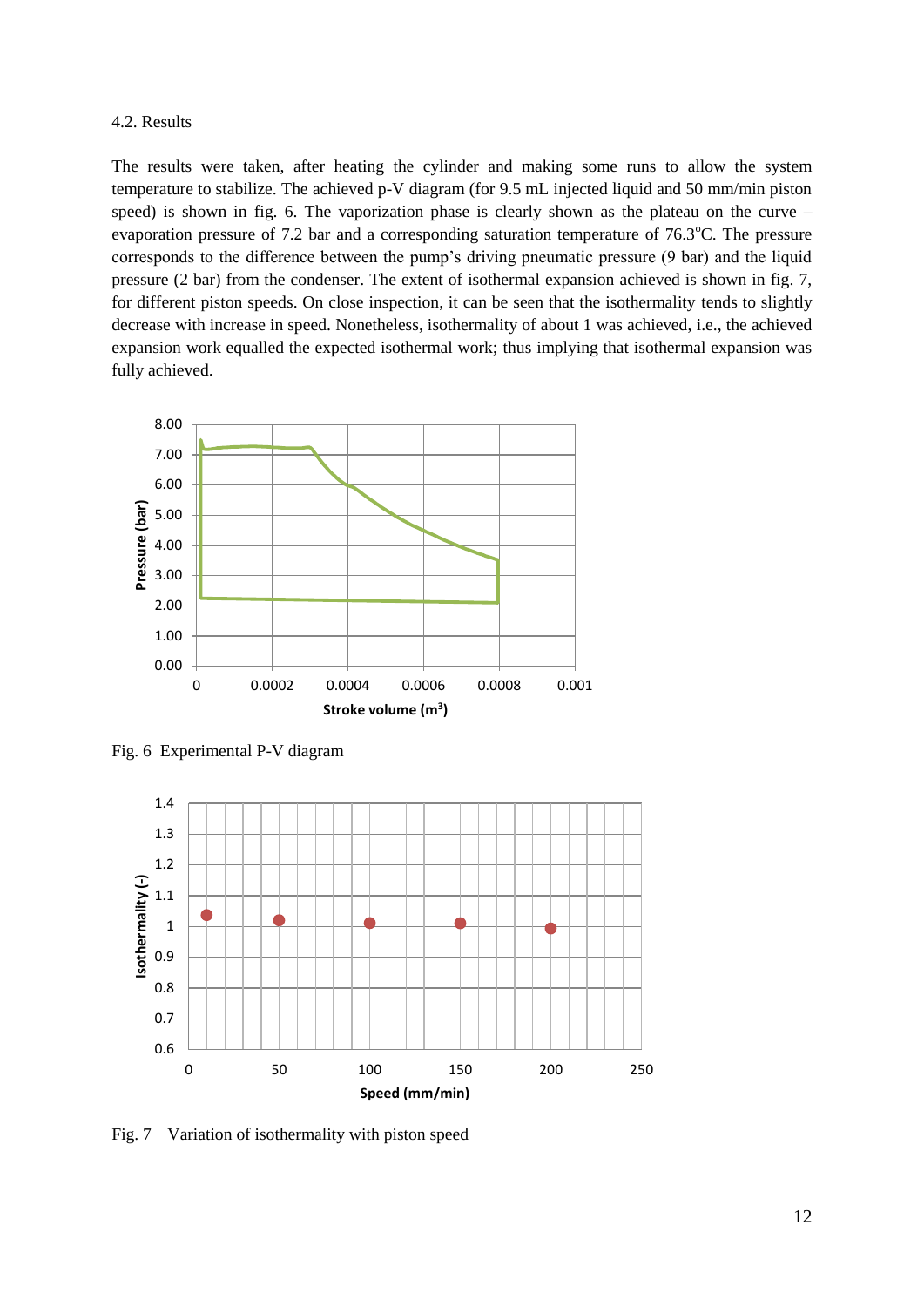

Fig. 8 Cycle efficiency and work vs. input liquid

Fig. 8 shows the variation of the cycle efficiency and work output achieved with the volume of injected liquid. As expected, the pressure at the end of stroke, and thus, the work output increases with increase in the quantity of injected liquid;  $0.35 - 0.49$  kJ of work was achieved for  $6 - 12$  mL of liquid input. However, the efficiency is seen to increase and then decrease slightly. High under-expansion losses (i.e., inadequate work extraction, due to the stroke length being too short relative to the increased pressure at the end of stroke) diminished the achieved performance as the liquid volume increases. Nevertheless, a maximum cycle efficiency of 8.8% was achieved (at 8 mL of input liquid), which closely matches the expected theoretical value of 9.2%, and is more than a half of the Carnot efficiency (14.4%) obtainable at the same evaporating and condensing temperatures. The achieved performance is better than the reported efficiency of about 5% for conventional ORC engines with same working fluid and at similar operating conditions [17,18]. Nevertheless the performance can be further improved by increasing the stroke length to extract more work and/or employing a regenerator to save on the heat input.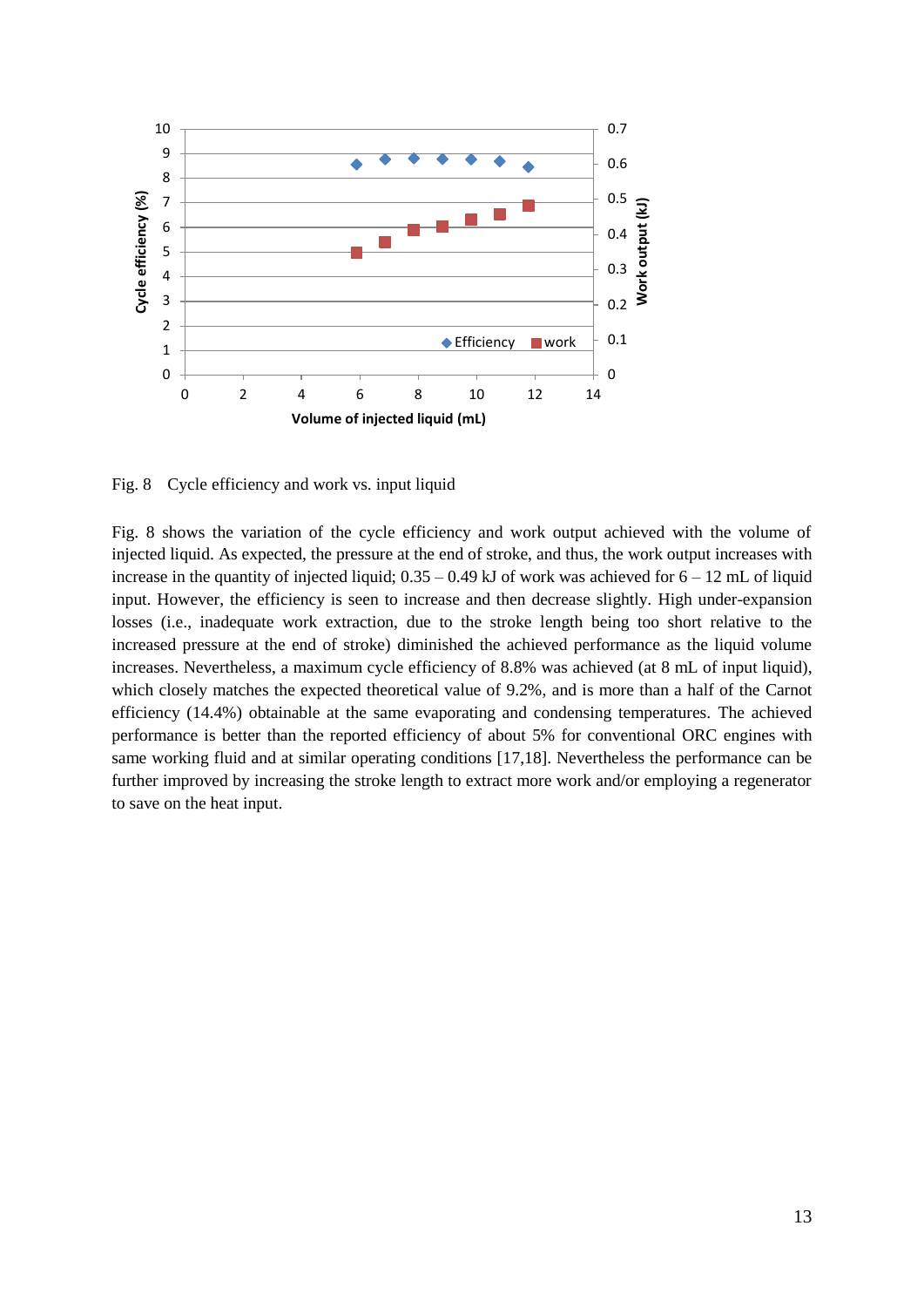# **5. Application to desalination**

To investigate the potential performance of the engine (with R245fa working fluid) for desalination application, it is considered to ideally couple the engine to the previously described batch desalination system, DesaLink [12]. The system is depicted in fig. 9. On operation, the liquid injected into the power cylinder vaporizes, expands and drives the linkage mechanism at increasing mechanical advantage thus pressurizing a batch of saline water in the pump cylinder through the RO module where the salt is trapped while fresh water is permeated out. For high operating pressures, the other (rod) side of the cylinder could be connected to the condenser, so as to ease the return stroke.



Fig. 9 System schematic

# Table 3

|  | DesaLink system parameters |
|--|----------------------------|
|  |                            |

| ------ r                    | Pump cylinder | Power<br>cylinder |
|-----------------------------|---------------|-------------------|
| Cylinder diameter (m)       | 0.21          | 0.1               |
| Length of stroke $(m)$      | 0.35          | 0.228             |
| Volume of stroke $(m^3)$    | 0.0031        | 0.008             |
| Initial Pressure (bar, abs) | 3.12          | 9                 |
| Final Pressure (bar, abs)   | 12.7          | 1.78              |
| Feed concentration (ppm)    | 4.000         | n.a.              |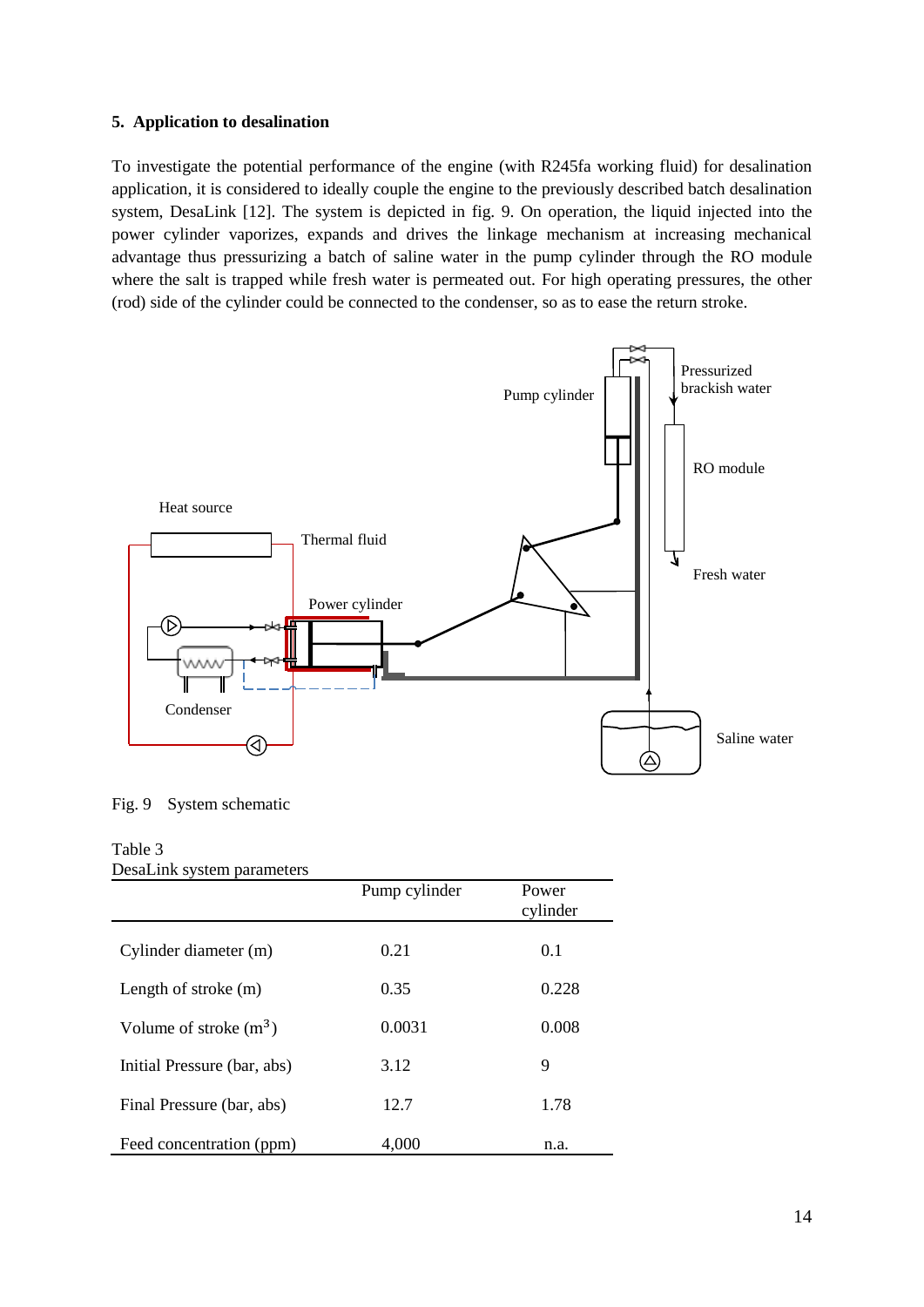The performance (operating requirements) of the engine can be analysed based on the DesaLink system parameters (table 3). Qiu et al [12] showed that for the operating parameters in table 3, the DesaLink produced fresh water output of 2.4 litres per cycle at cycle time of 4.5 mins and 70% recovery ratio from 4000 ppm brackish water. Thus, based on the operating parameters in table 3, it can be deduced that 3.1 kJ of work output ( $\oint P dV$ ), or initial and final driving pressures (net pressure across the piston) of 8 and 0.78 bar is required (at the power cylinder) to produce 2.4 litres of fresh water. Therefore, the working fluid (in the power cylinder) should deliver at least same amount of work or driving pressures, in order to achieve the same results.

Using EES in modelling and computing state properties; assuming a condenser temperature of  $30^{\circ}$ C and a corresponding pressure of 1.79 bar, the final pressure at stroke end is taken as 2.58 bar, while the starting pressure is 9.8 bar with a corresponding evaporating temperature of  $88.8^{\circ}$ C. Consequently the required mass of fluid is obtained to be 0.095 kg, and the heat input required to vaporize and maintain isothermal expansion is determined to be 21.4 kJ (assuming a regenerator is employed). Thus, for one cycle of operation, 0.095 kg (72 ml) of R245fa will be required to produce 2.4 litres of fresh water, at a thermal and mechanical SEC of 2.5  $kWh/m<sup>3</sup>$  and 0.36  $kWh/m<sup>3</sup>$  respectively. These are significantly improved values, compared to previously reported or predicted SECs (about 18 kWh/m<sup>3</sup> thermal and 0.8 kWh/m<sup>3</sup> mechanical) for conventional ORC-RO desalination systems treating brackish water [10, 19, 20]. With regards to thermal requirements, 79 W of heat input will be needed to produce 32 litres of fresh water per hour. Assuming the heat is provided by a linear Fresnel reflector (LFR) solar collector with a collection efficiency of 35%, under solar radiation of 4 kWh/m<sup>2</sup>/day, 0.44 m<sup>2</sup> of land will be required to produce 256 litres of fresh water per 8h day − corresponding to an output of 582  $1/m^2$ /day.

#### **Conclusion and further work**

ORC with isothermal expansion have been proposed and investigated for improved efficiency at low source temperatures. Various working fluids were analysed in terms of efficiency and engine size, for temperatures below 150  $^{\circ}$ C. The analysis showed that R123 offers the best cycle efficiency amongst the fluids studied, but suffers the disadvantage of large engine swept volume. Ammonia and R245fa also offer good efficiencies, with ammonia having the most compact engine size but with detrimental high operating pressures.

Experimental investigation with R245fa showed that isothermal expansion was achieved for operating speed < 200mm/min. Although the work output increases steadily with increase in the volume of injected liquid, the efficiency was impaired as a result of under expansion losses; nevertheless efficiency of 8.8% was realized.

Preliminary analysis of the engine's potential application to desalination (DesaLink) indicates that, with evaporating temperature of 90  $^{\circ}$ C, fresh water output of 256 litres could be produced per 8 h per day, at a mechanical specific energy consumption of 0.36 kWh/m<sup>3</sup> (1.3 kJ/litre). Nevertheless, further work and experimental analysis with the DesaLink machine will be required to verify its practicability.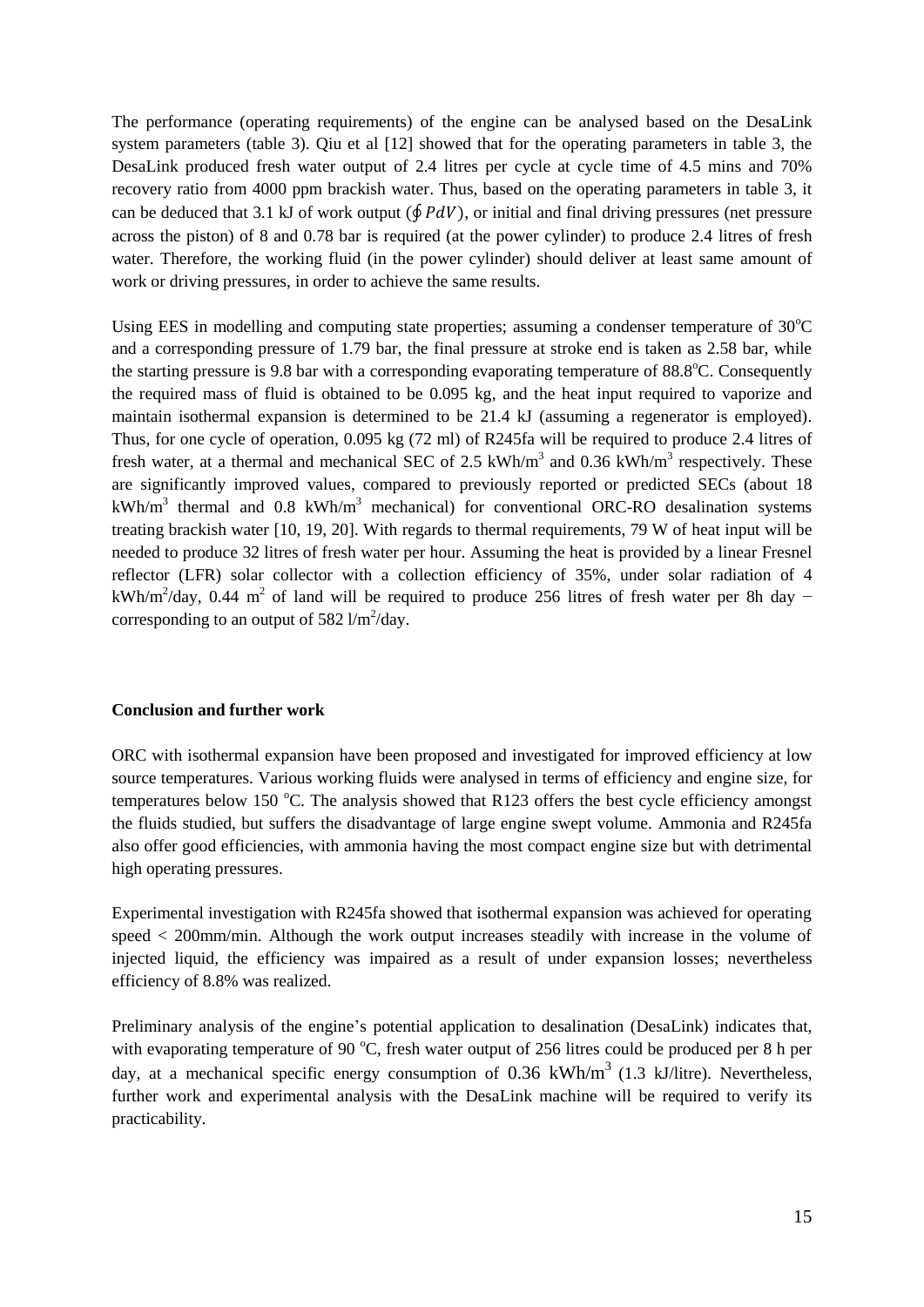## **Acknowledgement**

We acknowledge support from the School of Engineering and Applied Science, Aston University, in the form of a PhD scholarship for O. N. Igobo.

### **References**

- 1. United Nations. The Millennium Development Goal Report, 2013. [http://www.undp.org/content/dam/undp/library/MDG/english/mdg-report-2013-english.pdf;](http://www.undp.org/content/dam/undp/library/MDG/english/mdg-report-2013-english.pdf) accessed February 2014
- 2. F. Weert, J. Gun and J. Reckman. International groundwater resources assessment centre (igarc). Global overview of saline groundwater occurrence and genesis. Utrecht, July 2009
- 3. E. Mathioulakis, V. Belessiotis, E. Delyannis. Desalination by using alternative energy: review and state-of-the-art. Desalination, 203 (2007) 346–365.
- 4. P.A. Davies. A solar-powered reverse osmosis system for high recovery of freshwater from saline groundwater. Desalination,  $271 (2011) 72 - 79$ .
- 5. T.Y. Qiu and P.A. Davies. The scope to improve the efficiency of solar-powered reverse osmosis. Desalination and Water Treatment, 35 (2011) 14–32
- 6. D.P. Clarke, Y.M. Al-Abdeli, and G. Kothapalli. The effects of including intricacies in the modelling of a small-scale solar-PV reverse osmosis desalination system. Desalination 311 (2013) 127–136
- 7. A. Ghermandi and R. Messalem. Solar-driven desalination with reverse osmosis: the state of the art. Desalination and Water Treatment, 7 (2009) 285–296
- 8. D. Manolakos, G. Kosmadakis, S. Kyritsis, G. Papadakis. On site experimental evaluation of a low-temperature solar organic Rankine cycle system for RO desalination. Solar Energy, 83 (2009) 646–656
- 9. D. Manolakos, G. Papadakis, E. Mohamed, S. Kyritsis, K. Bouzianas. Design of an autonomous low-temperature solar Rankine cycle system for reverse osmosis desalination. Desalination 183 (2005) 73–80
- 10. J.C Bruno, J. Lo´pez-Villada, E. Letelier, S. Romera and A. Coronas. Modelling and optimisation of solar organic rankine cycle engines for reverse osmosis desalination. Applied Thermal Engineering 28 (2008) 2212–2226
- 11. C. Li, Y. Goswami, E. Stefanakos. Solar assisted sea water desalination: A review. Renewable and Sustainable Energy Reviews 19 (2013) 136–163
- 12. T.Y. Qiu, O.N. Igobo, P.A. Davies. DesaLink: solar powered desalination of brackish groundwater giving high output and high recovery. Desalination and Water Treatment, 51 (2013) 1279–1289